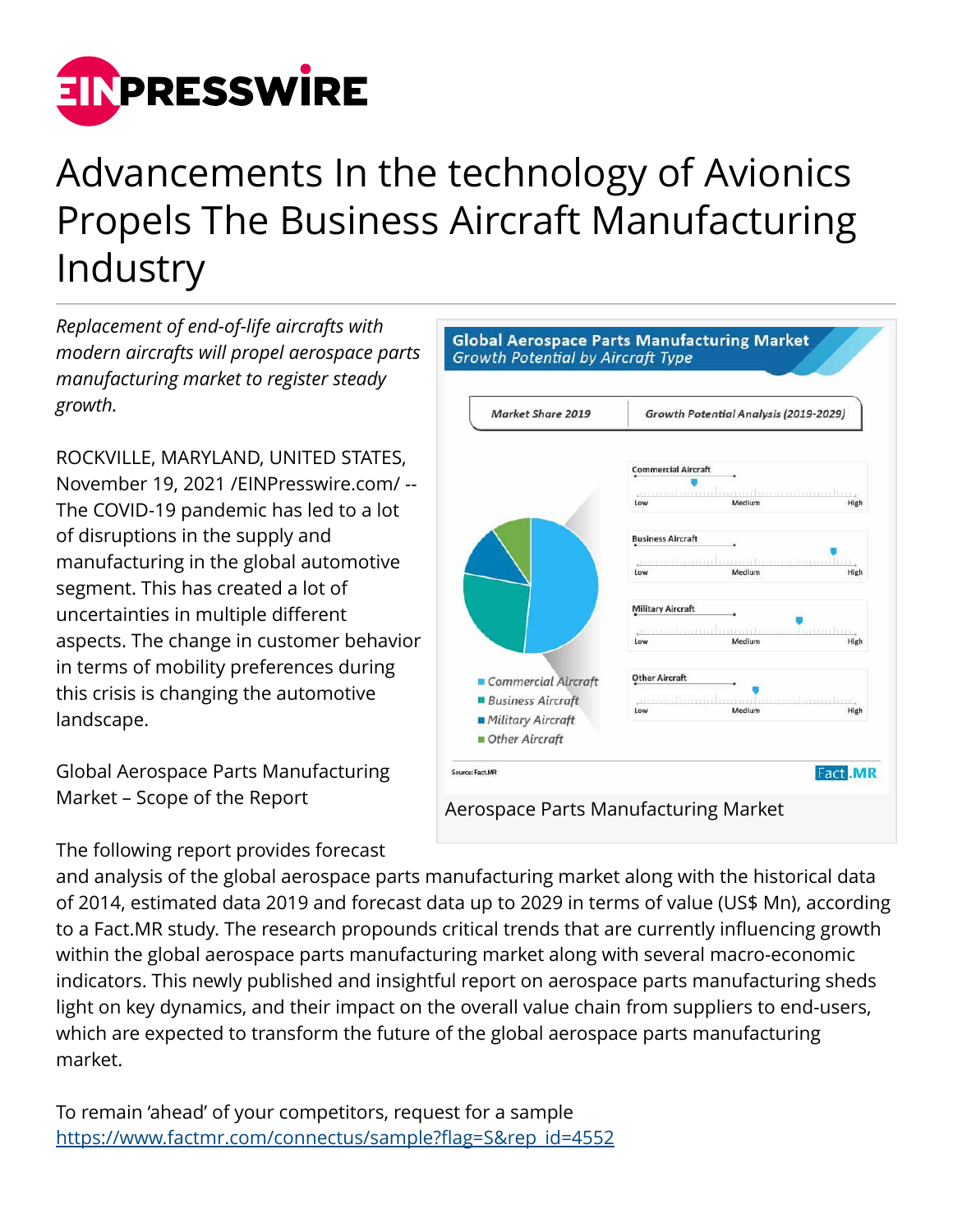The report also comprises the study of current issues with end users and opportunities for aerospace parts manufacturing. It also contains value chain analysis, including the key market participants. To provide users of this report with a comprehensive view of the market, we have included a detailed competitive analysis about the key players involved in the market and strategic overviews. The dashboard included in the report provides a detailed comparison of aerospace parts manufacturing manufacturers on parameters such as total revenue, product offerings, and key strategies. A list of key companies operating in the aerospace parts manufacturing market provided in the report adds to the credibility of this exhaustive research study.

Some of the major competitors operating in the aerospace parts manufacturing market are Rolls Royce Plc, GE Aviation, Dassault Systems and others.

Speak To Research Analyst For Detailed Insights: [https://www.factmr.com/connectus/sample?flag=AE&rep\\_id=4552](https://www.factmr.com/connectus/sample?flag=AE&rep_id=4552)

Global Aerospace Parts Manufacturing Market: In-Depth Assessment on Key Segments The global aerospace parts manufacturing market is segmented on the basis of product type, aircraft type and region.

Product Type

Engines Aircraft Manufacturing Cabin Interiors Equipment, System, and Support Avionics Insulation Components

Aircraft Type

Commercial Aircraft Business Aircraft Military Aircraft Other Aircraft

Region

North America Latin America Europe East Asia South Asia & Oceania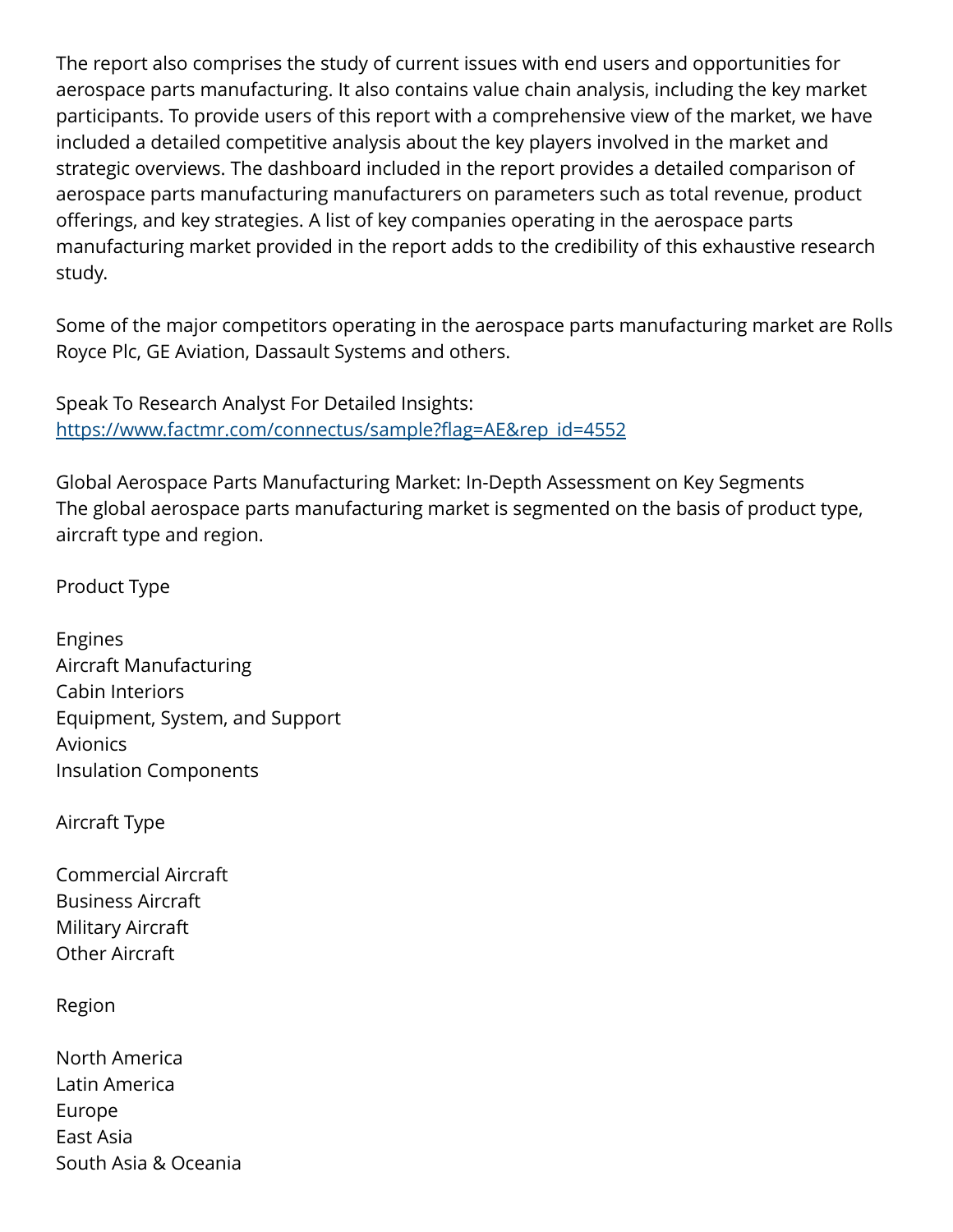## Middle East & Africa

Full Access of this Exclusive Report is Available at-<https://www.factmr.com/checkout/4552>

Country-specific assessment on demand for aerospace parts manufacturing has been provided for each regional market, along with the market size valuation and forecast price point assessment, price index and impact analysis of key regional and country-wise dynamics, which were obtained through quotes from numerous aerospace parts manufacturing manufacturers, experts, and suppliers. Y-o-Y growth projections have also been offered on all regional markets incorporated in the report. Moreover, future trends, growth prospects, and other possibilities related to the market have been answered in the report.

The report provides company-level market share analysis, which has been derived on the basis of the company's annual sales and segmental revenue in all the target end-use industries. The market has been forecasted based on constant currency rates. The report provides detailed competitive and company profiles of key participants operating in the global aerospace parts manufacturing market. Some of the major competitors operating in the aerospace parts manufacturing market are Rolls Royce Plc, GE Aviation, Dassault Systems and others.

For More Insights: [http://www.globenewswire.com/en/news](http://www.globenewswire.com/en/news-release/2020/03/18/2002632/0/en/Aerospace-Parts-Manufacturing-Market-to-Grow-1-5X-Through-2029-Replacement-of-End-of-Life-Aircraft-Fleets-to-Accelerate-Sales-Finds-Fact-MR.html)[release/2020/03/18/2002632/0/en/Aerospace-Parts-Manufacturing-Market-to-Grow-1-5X-](http://www.globenewswire.com/en/news-release/2020/03/18/2002632/0/en/Aerospace-Parts-Manufacturing-Market-to-Grow-1-5X-Through-2029-Replacement-of-End-of-Life-Aircraft-Fleets-to-Accelerate-Sales-Finds-Fact-MR.html)[Through-2029-Replacement-of-End-of-Life-Aircraft-Fleets-to-Accelerate-Sales-Finds-Fact-](http://www.globenewswire.com/en/news-release/2020/03/18/2002632/0/en/Aerospace-Parts-Manufacturing-Market-to-Grow-1-5X-Through-2029-Replacement-of-End-of-Life-Aircraft-Fleets-to-Accelerate-Sales-Finds-Fact-MR.html)[MR.html](http://www.globenewswire.com/en/news-release/2020/03/18/2002632/0/en/Aerospace-Parts-Manufacturing-Market-to-Grow-1-5X-Through-2029-Replacement-of-End-of-Life-Aircraft-Fleets-to-Accelerate-Sales-Finds-Fact-MR.html)

aerospace parts manufacturing market growth pontential by aircraft type

Global Aerospace Parts Manufacturing Market: Research Methodology

A number of primary and secondary sources were consulted during the course of the study. Secondary sources include Factiva, Morningstar and Hoovers, and company annual reports and publications. Comprehensive interviews have been conducted by our analysts, and the intelligence and insights obtained have been used for validating the information gained through secondary research. The report also includes a description of assumptions and acronyms utilized for research purposes. Data gathered has been validated using the triangulation method to offer useful quantitative and qualitative insights into the aerospace parts manufacturing market.

A short market viewpoint offered in the report elucidates the macro-economic aspects that influence the growth of the aerospace parts manufacturing market, which includes global GDP growth rate, various industries growth rate, aviation, aerospace & defense and others. This report serves as an authentic resource of intelligence on the aerospace parts manufacturing market, enabling the readers to take fact-based decisions on the future direction of their businesses.